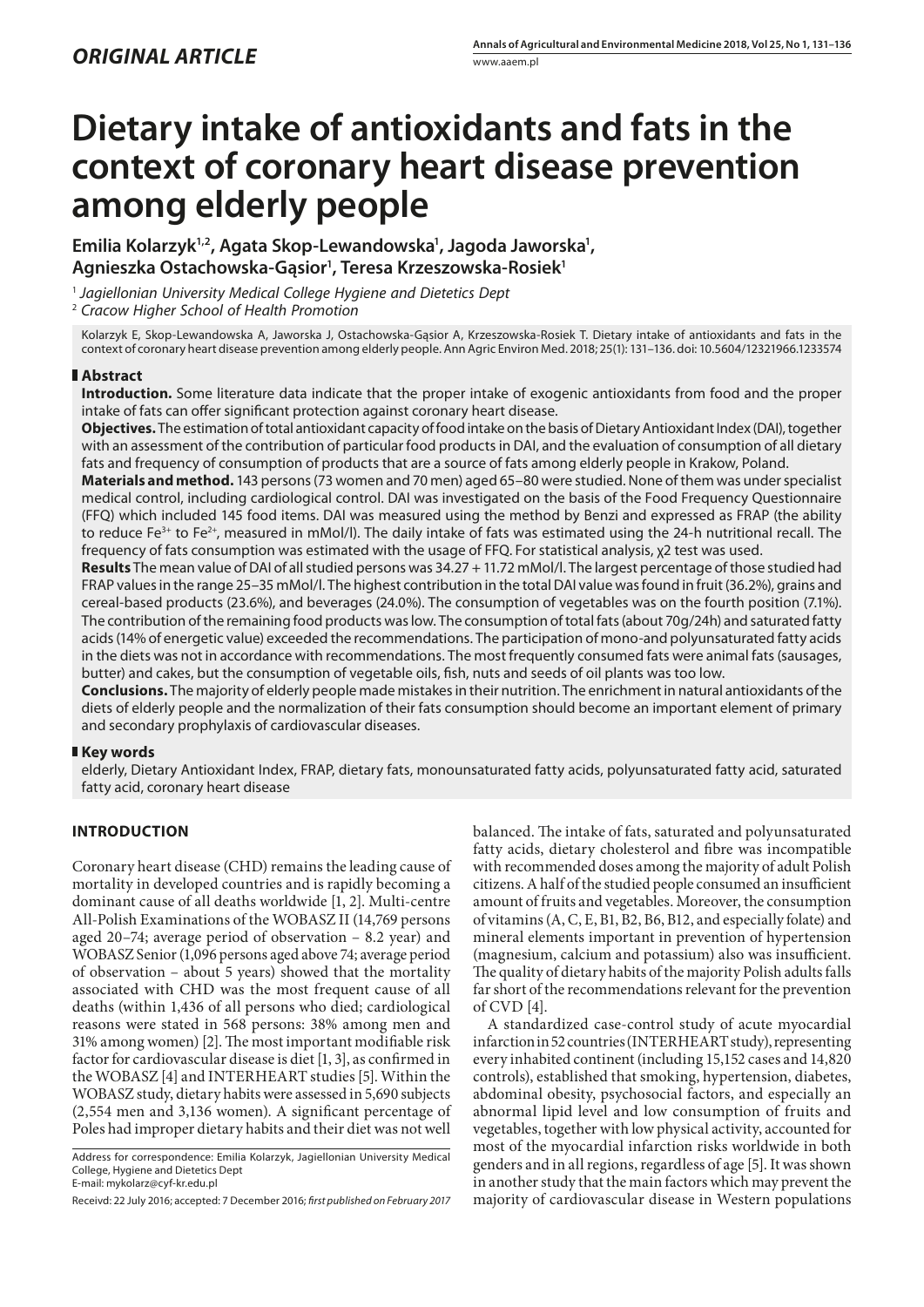are diets, together with regular physical activity, avoidance of smoking and maintenance of a proper body weight. A diet which includes non-hydrogenated unsaturated fats as the predominant form of dietary fat, whole grains as the main form of carbohydrates, an abundance of fruits and vegetables and adequate omega-3 fatty acids, can offer significant protection against CHD [1]. A diet rich in antioxidants is recognized as being directly associated with cardiovascular protection [6]. Antioxidants are a broad group of nutritional elements which constitute the first line of defence against damage caused by free radicals. Antioxidant compounds are present in vegetables, fruit, and many natural beverages, like tea; therefore, proper balanced diets are naturally rich in antioxidants [7]. Antioxidants scavenge free radicals, reactive oxygen species (ROS) and reactive nitrogen species from cells, preventing or reducing the damage caused by oxidation of the particular body tissues, including heart tissue [6]. Oxidative stress is responsible for myocardial failure progression on the cellular level [8–12]. It has been proved that mitochondria are an important source of reactive oxygen forms. The negative influence of oxidative stress has a direct and an indirect character, not only through degeneration or activation of cell apoptosis, but free radicals may also influence intracellular reactions through signaling pathways, causing changes in proteins' function. The ROS deregulates the innervationcontraction sequence, causing arrhythmia through the influence on proteins of ion channels. They also take part in myocardium remodeling, caused by activation of mentioned signal tracts, that induce outgrowth, apoptosis, necrosis and fibrosis of that cells. Patients with myocardial failure are predisposed to high risk of dysfunction of endothelium because of ROS cummulation and lack of NO (free radicals react easily with NO and then modify its concentration). The endothelium dysfunction increases the mortality of cardiological patients. Assessment of the different aspects of endothelial dysfunction in cardiovascular medicine in general and in heart failure (HF) should be connected with a wide spectrum of studies, including not only vasomotor, haemostatic and inflammatory [8–12] aspects, but also the measurement of antioxidant activity [6], because the integrated antioxidant defence system plays the main role in the defence against ROS and oxidative stress. In nutritional epidemiology, the intake of antioxidants from food is usually evaluated by the Dietary Antioxidant Index (DAI) [13].

## **OBJECTIVES**

The primary aim of the study was to estimate diets antioxidant capacity (measured as DAI values) and assess the hierarchy of contribution of particular food products in DAI. A secondary aim was to examine the consumption of all dietary fats: saturated, mono- saturated and polyunsaturated, and cholesterol, as well as the frequency of consumption of products which are a source of fats in the diet of people over the age of 65, without confirmed cardiovascular diseases.

# **MATERIALS AND METHOD**

Participants. The study included 143 persons (73 women and 70 men) aged 65–80 who were independent and without any physical or mental disability, free-living in own flats in

Krakow and its suburbs. The common feature of these persons was daily participation in social and physical exercises (4 hours daily, on average) organized by Senior Clubs and City Cultural Centres. The diseases typical for older age were stated in medical interviews, but none of the participants was under specialist medical control, including cardiological control. The studied people did not suffer from any diseases influencing nutritional status. All studied persons gave a written consent to participle in the study. They provided data through questionnaires. The study protocol was approved by the Bioethical Committee of the Medical College of the Jagiellonian University in Kraków (No. KBET/54/B/2014).

**Dietary Antioxidant Index (DAI) assessment.** Assessed on the basis of the food frequency questionnaire (FFQ), prepared on the basis of American Dietetic Association recommendations [13]. In the FFQ, 145 food items were classified into 9 groups: fruits and dried fruits, vegetables, herbs and spices, grains and cereal-based products, fish and seafood, mixed dishes; oil and dips, sweets, beverages. It was stated in the questionnaire that every nutritional position represents all forms of a particular food (fresh, frozen, cooked or packed in cans), e.g. 'apples' meant fresh fruit, apple juice, compote and apple pie. The participants reported how often they had eaten each food in the previous month. In order to calculate thre DAI for each participant, previously published databases from the USA and Italy containing the most commonly consumed foods were used. The value of a medium portion (100g of a product, volume of a glass, the content of a soup spoon, or the amount of product necessary to spread over 2 pieces of bread), was written in the questionnaire for every nutritional product. Medium serving size was shown as a reference. A half of a medium portion was treated as a small portion, whereas one and a half of a medium portion or more was classified as a big portion.

The total antioxidant capacity of food intake was measured using the method by Benzi IF [14]. This method exploits the ability of the sample to reduce ferric ions to ferrous ions (FRAP) which are bound in the coloured complex with trpiridyl-S-triazine. FRAP value (measured in mMol/l) was written in the questionnaire for a medium portion. The small portion obtained a half, and a big portion obtained one and a half of the FRAP value. FRAP values specific for the size of portion were multiplied by the amount of portions, and divided for 30 days. The outcome was treated as the size of FRAP value of daily nutritional ration. The sum of FRAP value/day for all nutritional products was treated as the Dietary Antioxidant Index (DAI).

**Dietary fat intake assessment – 24-hour dietary recall.**  Carried out 3 times for each participant (2 working days and one feast day). To secure the best reliability of the nutritional assessment, the 24-hour-dietary recall interviews were conducted face-to-face. During the interview, photos of products included in the 'Album of photos of portions of Products and Meals' by the Institute of Food and Nutrition [15] were presented to respondents. The data gathered from the interviews underwent qualitative and quantitative analysis that included percentage participation of energy coming from total fats, fatty acids with the division to saturated fatty acids (SFA), monounsaturated fatty acids (MUFA), polyunsaturated fatty acids (PUFA) and cholesterol. The calculations were performed using software for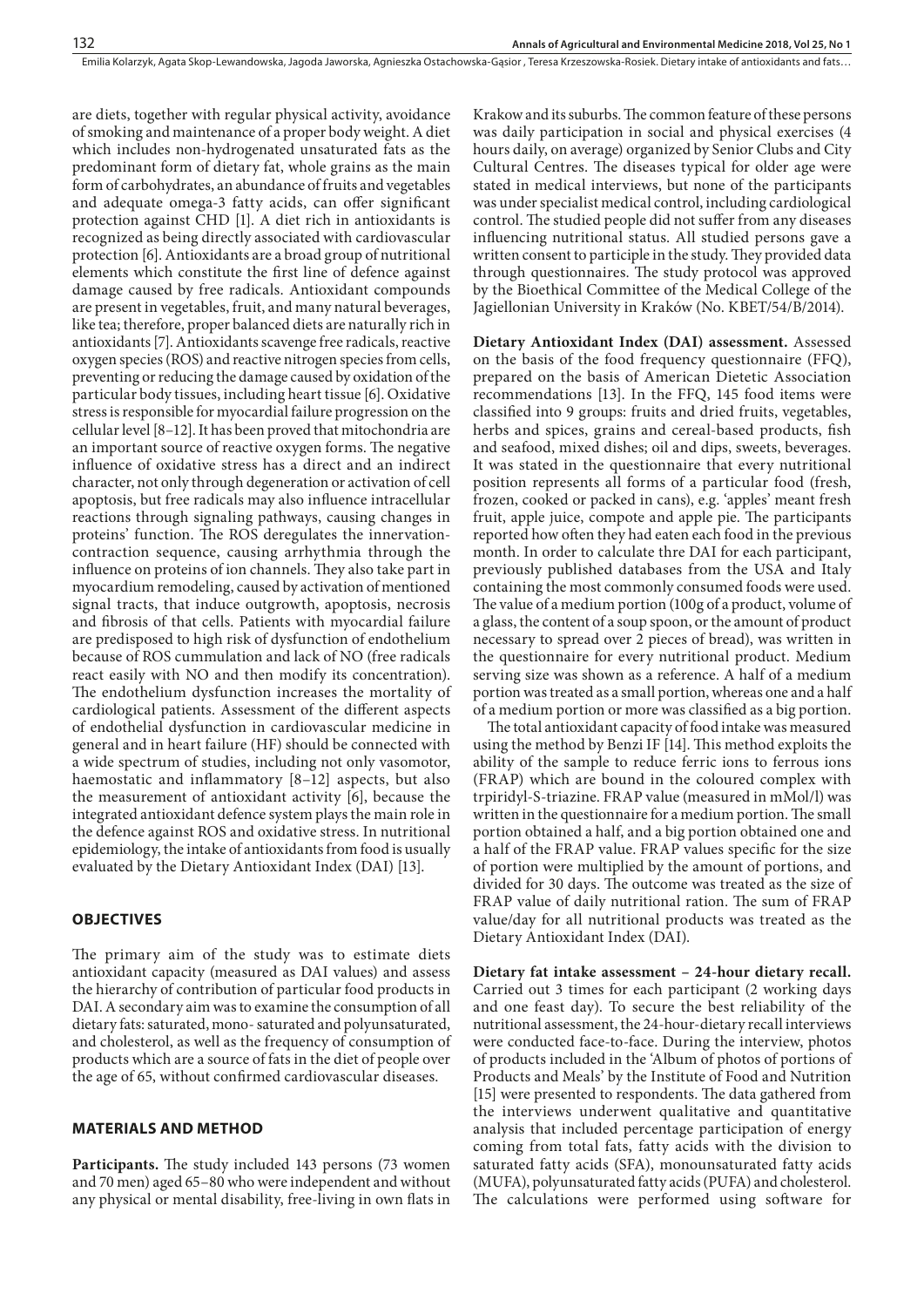24-hours nutritional recall analysis – Diet-Pro. The results calculated individually for each person were compared with nutritional norms recommended**.**by the Institute of Food and Nutrition in Warsaw [16], recommendations of Polish Forum of the Prophylactics of Cardiovascular Diseases [17], Healthy Diet according to Polish Cardiology 2012 [18], and recommendations of the European Food Safety Authority (EFSA) [19].

**Assessment of frequency of fat consumption.** Fat consumption quality was estimated with the use of the Questionnaire of Food Products Frequency Intake (FFQ). The FFQ questionnaire included 20 nutritional products treated as a main source of fats. The frequency of consumption during the previous month was estimated on the basis of 7 categories (ranges), such as: not eaten at all, eaten once a month, 2–3 times a month, once a week, 3 times a week, 4–6 times a week, eaten every day.

**Statistical analysis.** All analyses were carried out using the statistical package 'Statistics for Windows' (Statsoft, Poland, version 10.0). Non-parametric Mann-Whitney U test was used to ascertain statistical differences between arithmetic means of nutritional parameters in the female and male groups. Statistical significance of percentage share of the men's and women's responses for each question was analysed using *χ*2 test. The differences were considered to be significant for  $p < 0.05$ .

#### **RESULTS**

The mean value of Dietary Antioxidant Index (DAI), expressed as the value of total antioxidant capacity (mMol/l), measured as the ability to reduce ferric ions to ferrous ions (FRAP) of all examined persons was  $34.27 \pm 11.72$  mMol/l. The largest percentage of studied people had FRAP values in the range 25–35 mMol/l (Fig. 1).



**Figure 1.** Frequency distributions of FRAP values obtained from studied people  $(n=143)$ 

The mean FRAP values of particular groups of food products and their proportional contribution in DAI values in all studied people are presented in Table 1, and in female and male subgroups in Figure 2.

Both in the female and male groups, fruits had the biggest contribution in Total Dietary Antioxidant Index. They were eaten more frequently by women than men ( $p$ <0.05). Grains and cereal-based products were in the second position (there were no statistically significant differences in DAI values between results obtained for men and women).



**Figure 2.** Percentage contribution in FRAP values (mMol/l) of particular groups of food products in daily diet of all studied women (n=73) and all studied men (n=70)  $*p< 0.05$ 

**Table 1.** Contribution of particular groups of food products in Total Dietary Antioxidant Index (DAI) in all studied people

| Groups of food products                                  | Mean  | Median | Min      | Max   | <b>SD</b> | %DAI  |
|----------------------------------------------------------|-------|--------|----------|-------|-----------|-------|
| Fruits and dried fruits                                  | 12.39 | 9.56   | 2.21     | 32.34 | 4.43      | 36.15 |
| Vegetables                                               | 2.44  | 2.23   | 0.47     | 6.19  | 1.22      | 7.12  |
| Herbs and spices                                         | 0.44  | 0.18   | $\Omega$ | 6.62  | 0.83      | 1.28  |
| Grains and cereal-based<br>products (pastas, rice, nuts) | 8.09  | 7.16   | 1.5      | 27.12 | 4.62      | 23.61 |
| Fish and seafood                                         | 0.91  | 0.99   | 0.28     | 2.01  | 0.34      | 2.65  |
| Mixed dishes                                             | 0.52  | 0.48   | $\Omega$ | 1.23  | 0.29      | 1.52  |
| Oils and dips                                            | 0.17  | 0.14   | 0.02     | 0.63  | 0.10      | 0.50  |
| Sweets (chocolate, honey, jam)                           | 1.09  | 0.79   | 0.08     | 7.18  | 1,02      | 3.18  |
| <b>Beverages</b>                                         | 8.22  | 7.07   | 0.92     | 27.65 | 4.74      | 23.99 |
| FRAP value (mMol/l) of daily<br>nutritional ration       | 34.27 | 31.39  | 17.48    | 71.66 | 11.72     | 100%  |

Beverages were consumed more frequently by men than woman (p<0.05). Unfortunately, in both examined groups, the vegetables were eaten too rarely (only 7.49% of women and 6.63% of men in total DAI values). The contribution of the remaining food products (fresh herbs and spices, fish and seafood, fats and oils, mixed dishes and sweets) was low.

The consumption of total fat, fatty acids and cholesterol contained in the Daily Nutritional Ration (DNR) of the studied men and women is presented in Table 2, and the percentage share of fat and particular types of fatty acids in the energetic value of DNR is presented in Table 3.

**Table 2.** Intake of fat, fatty acids and cholesterol in DNR by elderly people

|                                 | Men   |           | Women |           |                      |
|---------------------------------|-------|-----------|-------|-----------|----------------------|
| Ingredient                      | X     | <b>SD</b> | X     | <b>SD</b> | P                    |
| Total fat [q]                   | 70.28 | 7.86      | 70.57 | 8.61      | <b>Ns</b><br>(0,837) |
| Saturated fatty acids [q]       | 22.68 | 3.68      | 22.15 | 3.77      | ns<br>(0, 417)       |
| Monounsaturated fatty acids [q] | 20.68 | 3.27      | 20.35 | 3.26      | ns<br>(0, 564)       |
| Polyunsaturated fatty acids [q] | 6.02  | 1.73      | 6.05  | 1.73      | ns<br>(0,933)        |
| Cholesterol [mq]                | 230   | 48        | 226   | 48        | ns<br>(0, 583)       |
|                                 |       |           |       |           |                      |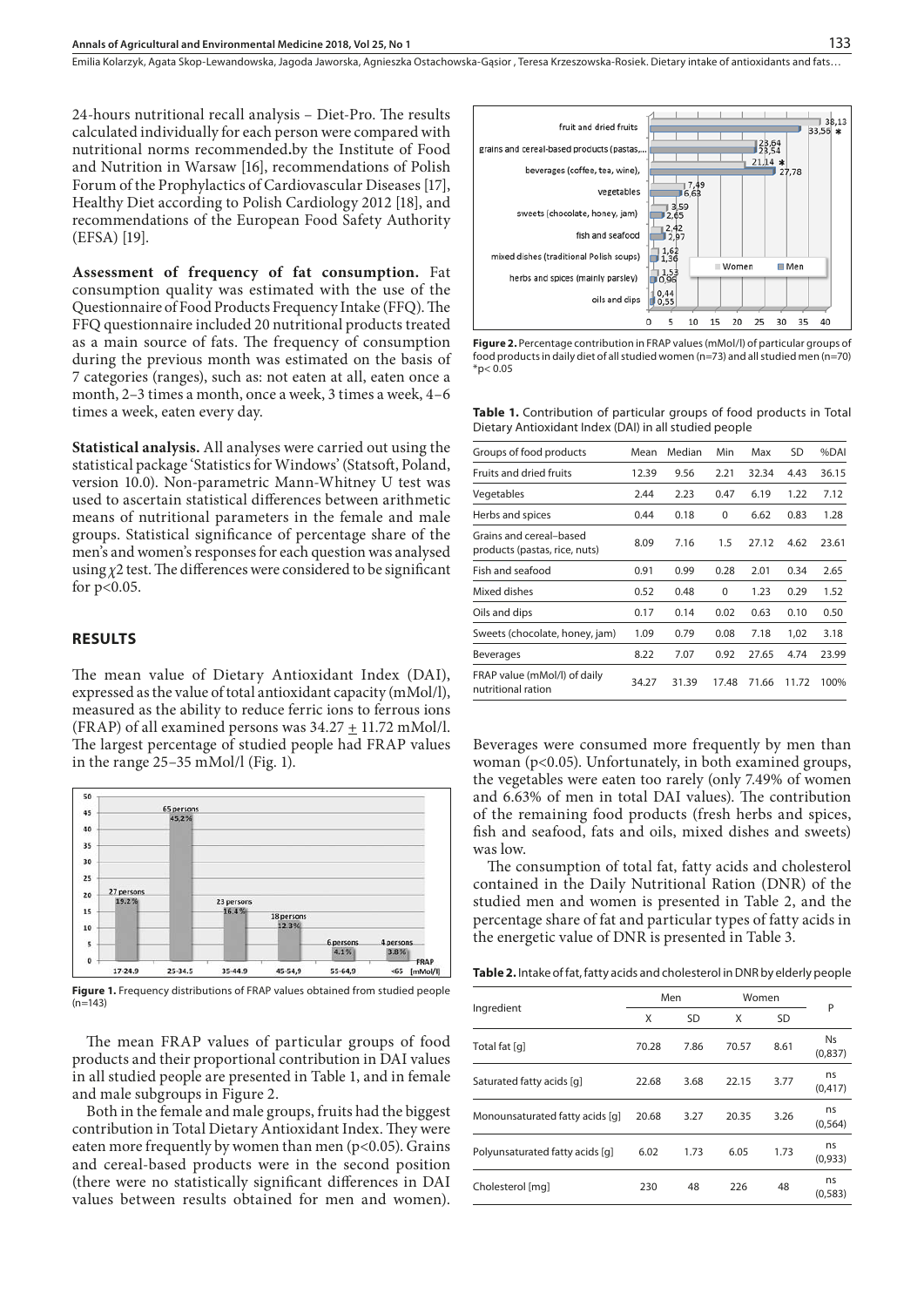**Table 3.** Percentage participation of fats and fatty acids (saturated fatty acids – SFA; monounsaturated fatty acids – MUFA; Polyunsaturated fatty acids PUFA) in obtained energetic value of DNR of examined persons

|             | Men    |                         |       | Women  |                         |       |  |
|-------------|--------|-------------------------|-------|--------|-------------------------|-------|--|
| Ingredient  | [kcal] | Recommended<br>intake   | [%]   | [kcal] | Recommended<br>intake   | [%]   |  |
| Fats        | 632.52 | $<30\%$ *, ***          | 34.22 | 635.13 | $<$ 30% *, ***          | 34.48 |  |
| <b>SFA</b>  | 201.41 | $<10\%$ **<br>$<7\%***$ | 14.0  | 199.35 | $<10\%$ **<br>$<7\%***$ | 13.83 |  |
| <b>MUFA</b> | 183.45 | $<20\%***$              | 13.5  | 143.25 | $< 20\%$ ***            | 11.0  |  |
| <b>PUFA</b> | 53.36  | $6 - 10\%$ ***, ****    | 3.92  | 57.21  | $6 - 10\%$ ***,****     | 4.39  |  |

\*Recommendations of Norms of Human Nutrition [16].

\*\*Recommendations of Polish Forum of Prophylactic of Cardiovascular diseases [17].

\*\*\*Recommendations of Healthy Diet According to Polish Cardiology 2012 [18]. \*\*\*\*Recommendations of the European Food Safety Authority (EFSA) [19].

The fat consumption in the daily nutritional ration was similar in the male and female groups (about 70g/24 hours). This value was about 34% of the energetic value of the diet, and exceeded the nutritional recommendation for elderly people. The mean consumption of saturated fatty acids was 22g/day in the diet of respondents of both genders. This value was about 14% of the energetic value of the daily diet of elderly people included in the study. The level of saturated fatty acids exceeded nutritional recommendations, according to which saturated fatty acids should deliver no more than 10% of the energy included in meals, and among persons with increased cardiovascular risk, even less than 7% of energy. It was also evidenced that most women (66%) used a diet with a bigger percentage share of saturated fatty acids. In group of men, 59% of the participants consumed saturated fatty acids on a level lower than 10% in daily diet. The amount of monounsaturated fatty acids was 13.5% of the energetic value in men, and 11.0% of the energetic value in group of women group, which was insufficient according to the recommendation. The amount of polyunsaturated fatty acids in the diets of the analyzed group, on average, was 6g, which constituted 3.9% of the energy value of the diet among the men, and 4.4% of the energy value of the diet among the women. The data collected showed an insufficient consumption of polyunsaturated fatty acids versus current nutritional recommendations. Cholesterol consumption in the diets was on the level of 230mg/24 hours in men and 226mg/24 hours in the group of women. These values were in accordance with nutritional recommendations (cholesterol consumption should not exceed 300 mg/24 hours in a wellbalanced diet).

Analysis of the Food Frequency Questionnaire allows the statement that the main sources of fats were sausages and frankfurters (consumed by 36% of men and 24% of women, with a frequency of 4–6 times a week ( $p$ <0.05), and butter consumed with the same frequency by 20.5% of men and 37.2% of women (p<0.05). Eggs were eaten 2–3 times a week by 40% of all examined individuals. More women (50%) than men (20%) consumed cakes and layer cakes 2–3 times a week (p<0.05), and chocolate products (30% vs 20%) which were consumed once a week. Vegetable oils were usually consumed 2–3 times a week (40% men and 25% women), and semi-hard pressed rennet cheese once a week (25% of men and 34% of women). Lard was eaten only by 22% of men once a week. The studied people reported low consumption of fish (once a month: 7.2% of men and 10% of women). 20% of men and women consumed nuts and seeds of oily plants once a month.

## **DISCUSSION**

In primary and secondary prevention of diseases resulting from antioxidant failure and changes towards oxidation processes, the intake of exogenic antioxidants from food is very important [20]. The total antioxidant capacity (measured as DAI) of the diet among the studied elderly people (38.49 mMol/l – women and 29.91 mMol/l – men) was lower than that obtained in a previous report by the authors of the presented study, based on 350 healthy inhabitants of Krakow aged  $42.3 \pm 14.1$  years (80.26 mMol/l – women and 46.95 mMol/l – men), and 80 students from the Jagiellonian University and Technical Academy, aged 24.2±2.4 years  $(92.24 \text{ mMol/l} - \text{ women and } 50.89 \text{ mMol/l} - \text{men})$  [21]. This indicates that those who were studied consumed too little antioxidant food, such as fruits, vegetables and vegetable oils, as well as grains and cereal-based products, fresh herbs and beverages. Besides the incorrect intake of antioxidants, many mistakes in the range of fat consumption were evidenced in the dietary scheme of the studied people. Similar to results obtained from another Polish population [22], in the current study there was also found an excessive consumption of SFA, together with a parallel low supply in PUFA. Therefore, in individual counseling sessions with a dietitian, the participants were encouraged to change their diet and instructed to consume more fruit, vegetables, walnuts, and other natural products with a proper content of polysaccharides and fatty acids. Literature data indicate that increased consumption of fruit and vegetables is recommended as a key component of a healthy diet for the prevention of chronic diseases [23]. A meta-analysis including 16 prospective cohort studies (data sources: MEDLINE, Embase, and the Cochrane Library) provided further evidence that a higher consumption of fruit and vegetables (around 5 servings of fruit and vegetables a day) is associated with a lower risk of all-cause mortality, particularly cardiovascular mortality [24]. An earlier examination showed that the risk of CHD may be decreased by 4% [RR (95% CI): 0.96 (0.93–0.99);  $P = 0.0027$  for each additional portion of fruit and vegetables per day, and by 7% [0.93 (0.89–0.96); P < 0,0001] for the portion of fruit intake [25]. The consumption of fruit and vegetables, particularly green leafy vegetables and vitamin C–rich fruit and vegetables, appears to have a protective effect against coronary heart disease [26]. There is also growing evidence that lycopene, carotenoid without provitamin A activity, found in high concentrations in a small number of plant foods (tomato, watermelon, pink grapefruit, papaya and apricot), have significant antioxidant potential *in vitro*, which suggests their role in the prevention of cardiovascular disease. Additionally, lycopene may have a cholesterol synthesis–inhibiting effect that may enhance LDL degradation. It has been found that a higher lycopene concentration in plasma was associated with a lower risk of CVD in middle-aged and elderly women [27], although this effect was not confirmed in the study of older men [28]. Regular consumption of nuts has been associated with reduced risk of cardiovascular disease [28]: a walnutrich diet resulted in favorable changes in lipid levels and in weight loss [29]. Most nuts contain monounsaturated fatty acids, and walnuts are a rich source of polyunsaturated fatty acids, particularly the omega-3 fatty acids, alfa-linolenic acid, and omega-6 linoleic acid. Walnuts also provide antioxidants (tocopherols, phenolic compounds and allagic acid [30, 31].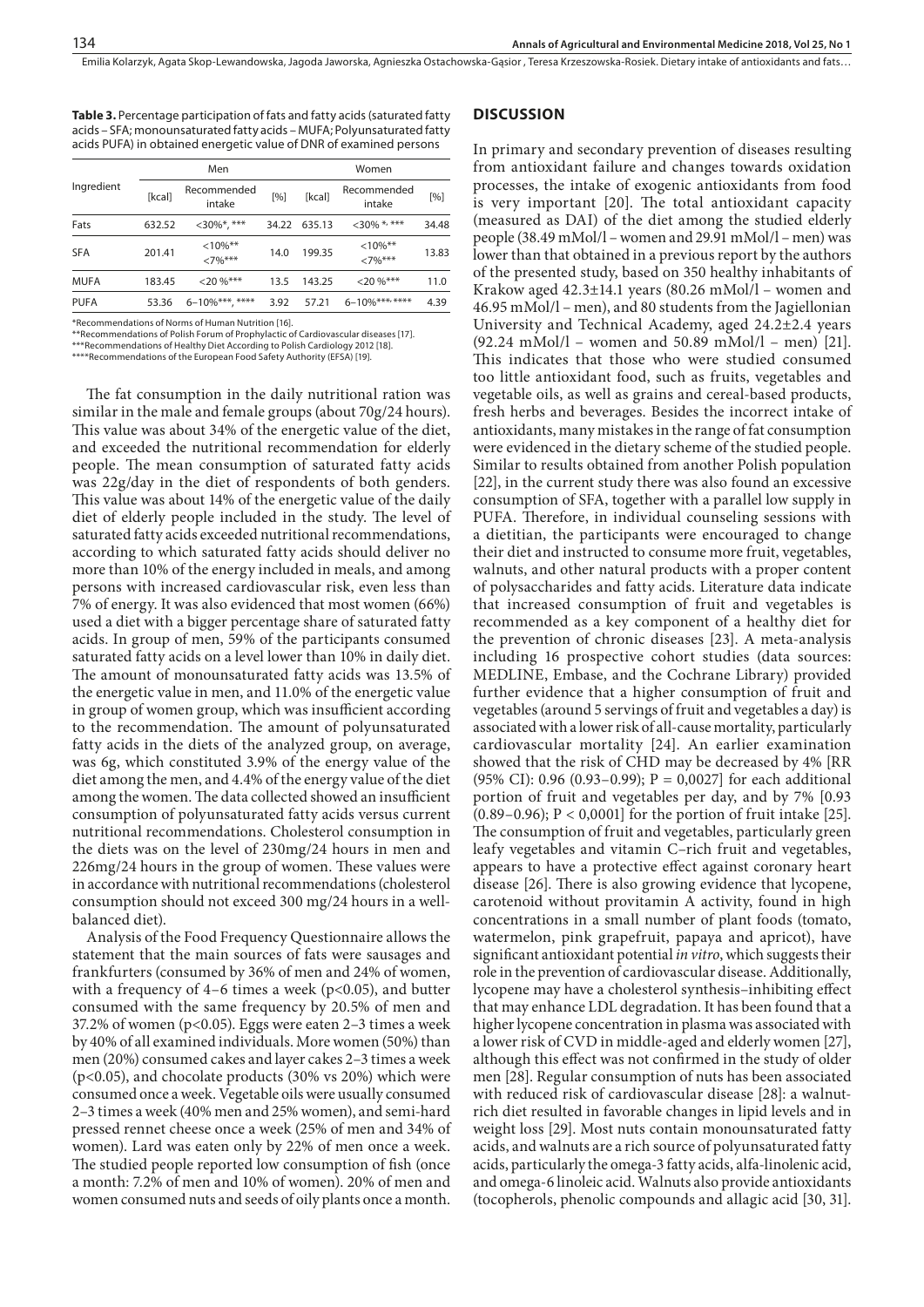Literature data also indicate that a proper amount and quality of total fats and fatty acids from subsequent groups: SFA, MUFA and PUFA may bring many benefits in the prevention of cardiovascular system diseases. The results presented by Willett [32] indicate that specific dietary fatty acids play important roles in the cause and prevention of CHD, but total fat as a percent of energy is not important. Also, the ratio of omega-6 to omega-3 is not useful. Trans-fatty acids from partially hydrogenated vegetable oils have clear adverse effects and should be eliminated from the diet. Saturated fat should be replaced by a combination of poly- and monounsaturated fat; however, the benefits of polyunsaturated fat appear to be stronger. Little or no benefit is gained if saturated fats are replaced by carbohydrates, because carbohydrates, particularly refined carbohydrates and added sugars, increase the levels of triglycerides and small LDL particles, and reduce high-density lipoprotein cholesterol [33]. Therefore, Willet [31] claims that in practice, reducing red meat and dairy products in the food supply and increasing the intake of nuts, fish, soy products, and non-hydrogenated vegetable oils, will improve the mix of fatty acids and have a markedly beneficial effect on the rates of CHD. This is the same as the recommendation given in one of the studies [34] and especially that by the American Heart Association [35]. These recommendations emphasize replacing SFAs with PUFAs in the diet, while also providing specific food-based dietary goals, including recommendations for promoting the consumption of fish, nuts, legumes, and seeds, while also limiting the intake of processed meats. The American Heart Association recommends (DALLAS, 7 February 2013) limiting saturated fats and consuming instead healthier fats, such as mono- and poly-unsaturated fats. The association bases its recommendations on a robust body of scientific studies that demonstrated a strong association between eating a diet high in saturated fat, and the development of atherosclerosis which clogs arteries and causes heart disease. Hosseinpour-Niazi et al. [36] showed that SFA intakes were positively associated with the prevalence of metabolic syndrome, independent of total dietary fat, MUFA and PUFA intake. However, total dietary fat may modulate the association between SFA and some components of metabolic syndrome results, emphasizing that both the quality and quantity of dietary fat are relevant with metabolic syndrome and cardiometabolic risk factors.

It is worth emphasizing that all authors are unanimous and that the most prudent and scientifically supportable recommendation for the general and elderly population is to consume a well-balanced diet rich in antioxidants originating from fresh fruit, vegetables and whole grains. The diet should contain proper nutritional components, especially fats and fatty acids (both in quantity and quality). This is especially important because most randomized, controlled trials have not found antioxidant supplementation to be effective forthe prevention of different diseases caused by oxidative stress, including CHD [37]. The Physicians' Health Study II showed that long-term vitamin E or vitamin E supplementation did not reduce the risk of major cardiovascular events in middle-aged and older men [38]. In Cochrane Review of 2008 (updated in 2012 [40], it was demonstrated that antioxidant supplements (beta-carotene, vitamin A, vitamin C, vitamin E, and selenium) seem to increase mortality [39]. This study included 78 randomized trials with 296,707 [participants](http://participants.the/) [who were](http://participants.the/) either healthy (primary prevention trials), or

had various diseases in a stable phase: gastrointestinal, cardiovascular, neurological, ocular, dermatological, rheumatoid, renal, endocrinological, or unspecified diseases (secondary prevention trials). The authors found no evidence to support antioxidant supplements for primary or secondary prevention. Additionally, the review showed that the potential health damage and increased risk of mortality was associated with beta-carotene, and possibly with vitamin E and vitamin A, but was not associated with the use of vitamin C or selenium. Generally, it is not recommended to use the antioxidant supplements in the general population, or in the group of patients with various diseases.

**Limitation of the study.** The initial intention of the authors of the presented study was to check if there is a relation between the intake of antioxidants in the daily diet, and the antioxidants level in the plasma of elderly people, as well as between the consumption of fats and plasma lipids and lipoproteins. Unfortunately, no consent was given by the people in the study for the collection of blood samples. Therefore, the study had to be restricted only to the intake of antioxidants and lipids in foods.

## **CONCLUSIONS**

- 1. The majority of elderly people made nutrition mistakes, mainly in terms of fat quantity and quantity and low consumption of antioxidant-rich fruit and vegetables, and whole grains and cereal-based products.
- 2.In order to improve the nutrition of the studied population and to protect them against the development of cardiovascular diseases, a 10-day balanced menu, adjusted to their health condition and individual preferences, was constructed for each person in the study.

### **Acknowledgment**

The authors wish to acknowledge the assistance rendered by Karolina Faron and Natalia Kurdziel in the collection of data.

#### **Conflict of interests**

The authors declare that they have no conflicting interests.

## **REFERENCES**

- 1. [Hu FB,](http://www.ncbi.nlm.nih.gov/pubmed/?term=Hu FB%5BAuthor%5D&cauthor=true&cauthor_uid=12444864) [Willett WC.](http://www.ncbi.nlm.nih.gov/pubmed/?term=Willett WC%5BAuthor%5D&cauthor=true&cauthor_uid=12444864) Optimal diets for prevention of coronary heart disease. [JAMA](http://www.ncbi.nlm.nih.gov/pubmed/12444864) 2002; 288 (20):2569–2578.
- 2. [Piotrowski W](http://www.ncbi.nlm.nih.gov/pubmed/?term=Piotrowski W%5BAuthor%5D&cauthor=true&cauthor_uid=26365939), [Waśkiewicz A,](http://www.ncbi.nlm.nih.gov/pubmed/?term=Wa�kiewicz A%5BAuthor%5D&cauthor=true&cauthor_uid=26365939) [Cicha-Mikołajczyk A.](http://www.ncbi.nlm.nih.gov/pubmed/?term=Cicha-Miko�ajczyk A%5BAuthor%5D&cauthor=true&cauthor_uid=26365939) The global risk for cardiovascular death in the adult Polish population: Prospective assessment of the cohorts studied within the Multi-center National Research on the Polish Population Health Status (WOBASZ and WOBASZ Senior)]. [Kardiol Pol](http://www.ncbi.nlm.nih.gov/pubmed/26365939). 2016;76 (3)262–273.
- 3. [Drygas W,](http://www.ncbi.nlm.nih.gov/pubmed/?term=Drygas W%5BAuthor%5D&cauthor=true&cauthor_uid=26620680) [Niklas AA,](http://www.ncbi.nlm.nih.gov/pubmed/?term=Niklas AA%5BAuthor%5D&cauthor=true&cauthor_uid=26620680) [Piwońska A,](http://www.ncbi.nlm.nih.gov/pubmed/?term=Piwo�ska A%5BAuthor%5D&cauthor=true&cauthor_uid=26620680) [Piotrowski W](http://www.ncbi.nlm.nih.gov/pubmed/?term=Piotrowski W%5BAuthor%5D&cauthor=true&cauthor_uid=26620680), [Flotyńska A,](http://www.ncbi.nlm.nih.gov/pubmed/?term=Floty�ska A%5BAuthor%5D&cauthor=true&cauthor_uid=26620680) [Kwaśniewska M](http://www.ncbi.nlm.nih.gov/pubmed/?term=Kwa�niewska M%5BAuthor%5D&cauthor=true&cauthor_uid=26620680) et al. Multi-center National Population Health Examination Survey (WOBASZ II study): assumptions, methods and implementation. [Kardiol Pol.](http://www.ncbi.nlm.nih.gov/pubmed/26620680) 2015 Dec 1. doi: 10.5603/KP.a2015.0235. [Epub ahead of print].
- 4. Waśkiewicz A, Szcześniewska D, Szostak-Węgierek D, Kwaśniewska M, Stepaniak U, Kozakiewicz K et al. Are dietary habits of the Polish population consistent with the recommendations for prevention of cardiovascular disease? —WOBASZ II Project. Polish Heart Journal. Kardiol Pol DOI: 10.5603/KP.a2016.0003. Published online: 2016–01–07
- 5. [Yusuf S,](http://www.ncbi.nlm.nih.gov/pubmed/?term=Yusuf S%5BAuthor%5D&cauthor=true&cauthor_uid=15364185) [Hawken S,](http://www.ncbi.nlm.nih.gov/pubmed/?term=Hawken S%5BAuthor%5D&cauthor=true&cauthor_uid=15364185) [Ounpuu S,](http://www.ncbi.nlm.nih.gov/pubmed/?term=Ounpuu S%5BAuthor%5D&cauthor=true&cauthor_uid=15364185) [Dans T,](http://www.ncbi.nlm.nih.gov/pubmed/?term=Dans T%5BAuthor%5D&cauthor=true&cauthor_uid=15364185) [Avezum A,](http://www.ncbi.nlm.nih.gov/pubmed/?term=Avezum A%5BAuthor%5D&cauthor=true&cauthor_uid=15364185) [Lanas F](http://www.ncbi.nlm.nih.gov/pubmed/?term=Lanas F%5BAuthor%5D&cauthor=true&cauthor_uid=15364185) et al. Effect of potentially modifiable risk factors associated with myocardial infarction in 52 countries (the INTERHEART study): case-control study. [Lancet](http://www.ncbi.nlm.nih.gov/pubmed/15364185) 2004; 364(9438):937–952.